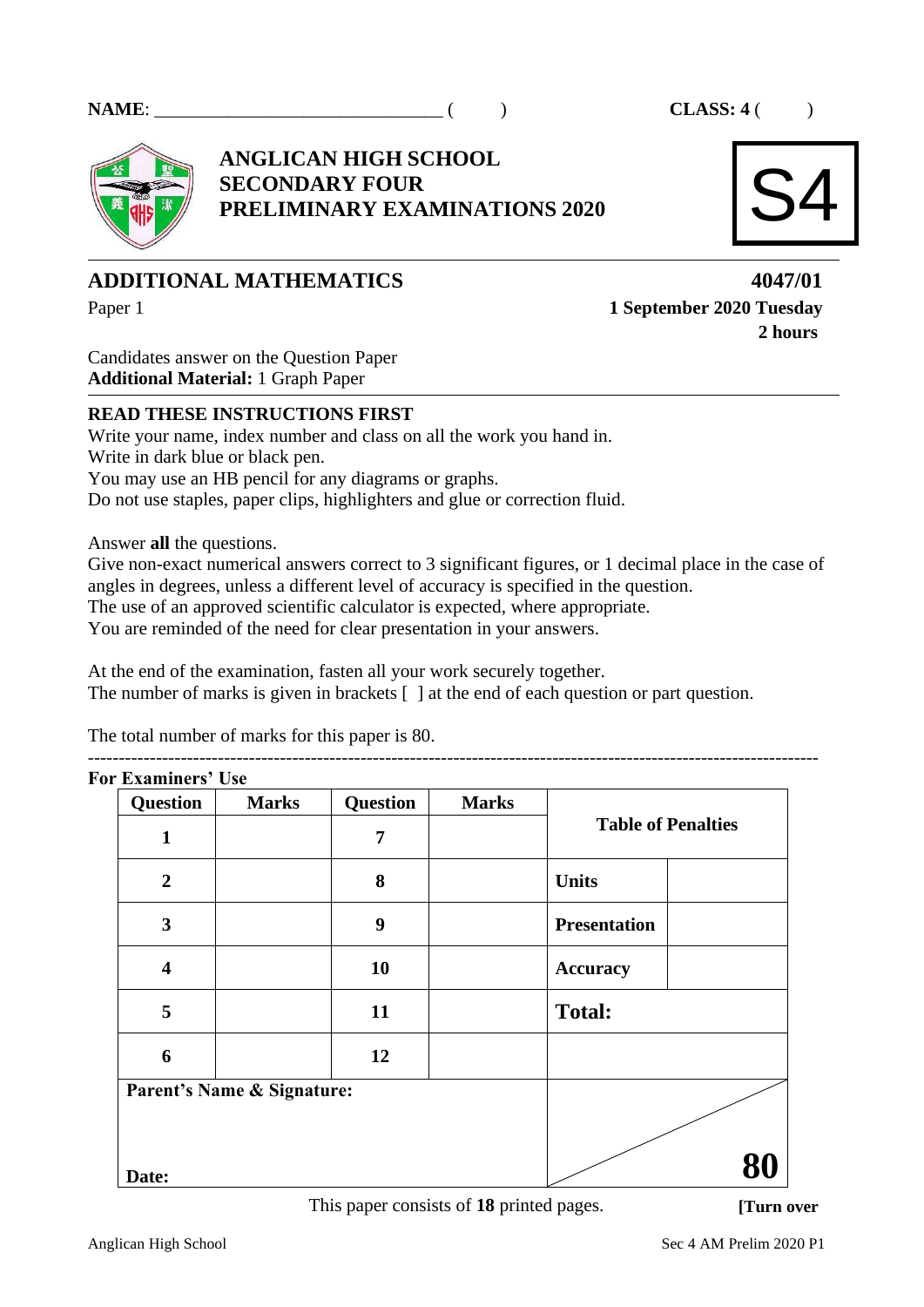# **1. ALGEBRA**

*Quadratic Equation*

For the equation  $ax^2 + bx + c = 0$ ,

$$
x = \frac{-b \pm \sqrt{b^2 - 4ac}}{2a}
$$

*Binomial expansion*

$$
(a+b)^n = a^n + \binom{n}{1}a^{n-1}b + \binom{n}{2}a^{n-2}b^2 + \dots + \binom{n}{r}a^{n-r}b^r + \dots + b^n,
$$
  
where *n* is a positive integer and 
$$
\binom{n}{r} = \frac{n!}{r!(n-r)!} = \frac{n(n-1)\dots(n-r+1)}{r!}
$$

# **2. TRIGONOMETRY**

*Identities*

$$
\sin^2 A + \cos^2 A = 1
$$
  
\n
$$
\sec^2 A = 1 + \tan^2 A
$$
  
\n
$$
\csc^2 A = 1 + \cot^2 A
$$
  
\n
$$
\sin(A \pm B) = \sin A \cos B \pm \cos A \sin B
$$
  
\n
$$
\cos(A \pm B) = \cos A \cos B \mu \sin A \sin B
$$
  
\n
$$
\tan(A \pm B) = \frac{\tan A \pm \tan B}{1 \mu \tan A \tan B}
$$
  
\n
$$
\sin 2A = 2 \sin A \cos A
$$
  
\n
$$
\cos 2A = \cos^2 A - \sin^2 A = 2 \cos^2 A - 1 = 1 - 2 \sin^2 A
$$
  
\n
$$
\tan 2A = \frac{2 \tan A}{1 - \tan^2 A}
$$

*Formulae for ABC*

$$
\frac{a}{\sin A} = \frac{b}{\sin B} = \frac{c}{\sin C}
$$
  

$$
a^2 = b^2 + c^2 - 2bc \cos A
$$
  
Area of  $\Delta = \frac{1}{2} ab \sin C$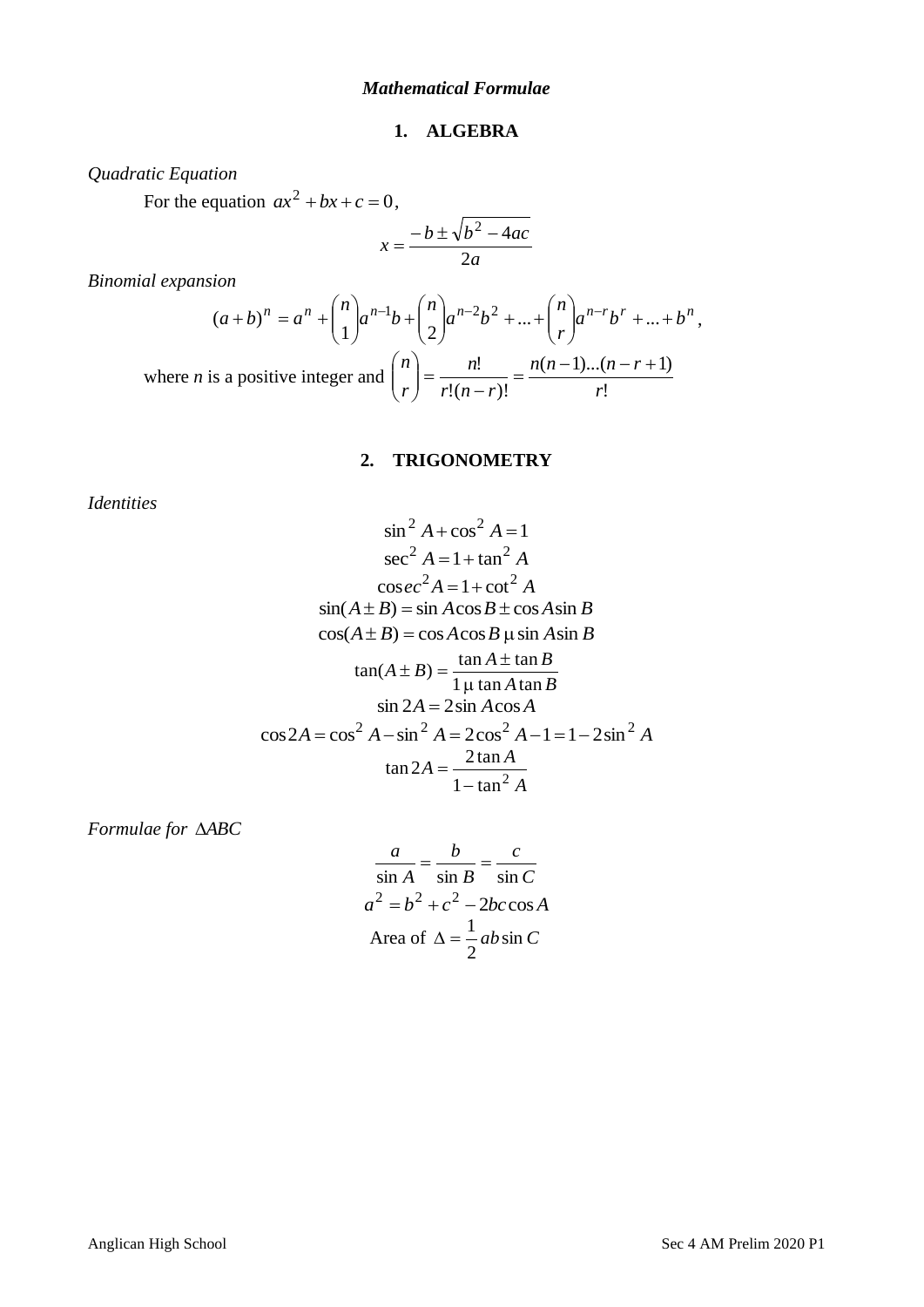**1** The roots of the quadratic equation  $2x^2 - 6x + 1 = 0$  are  $\alpha$  and  $\beta$ .

(i) Find the value of 
$$
\alpha^2 + \beta^2
$$
. [3]

(ii) Find the value of 
$$
\frac{\alpha^2 + \beta^2}{\alpha \beta}.
$$
 [1]

(iii) Form a quadratic equation with roots 
$$
\frac{\alpha}{\beta} + 2
$$
 and  $\frac{\beta}{\alpha} + 2$ . [3]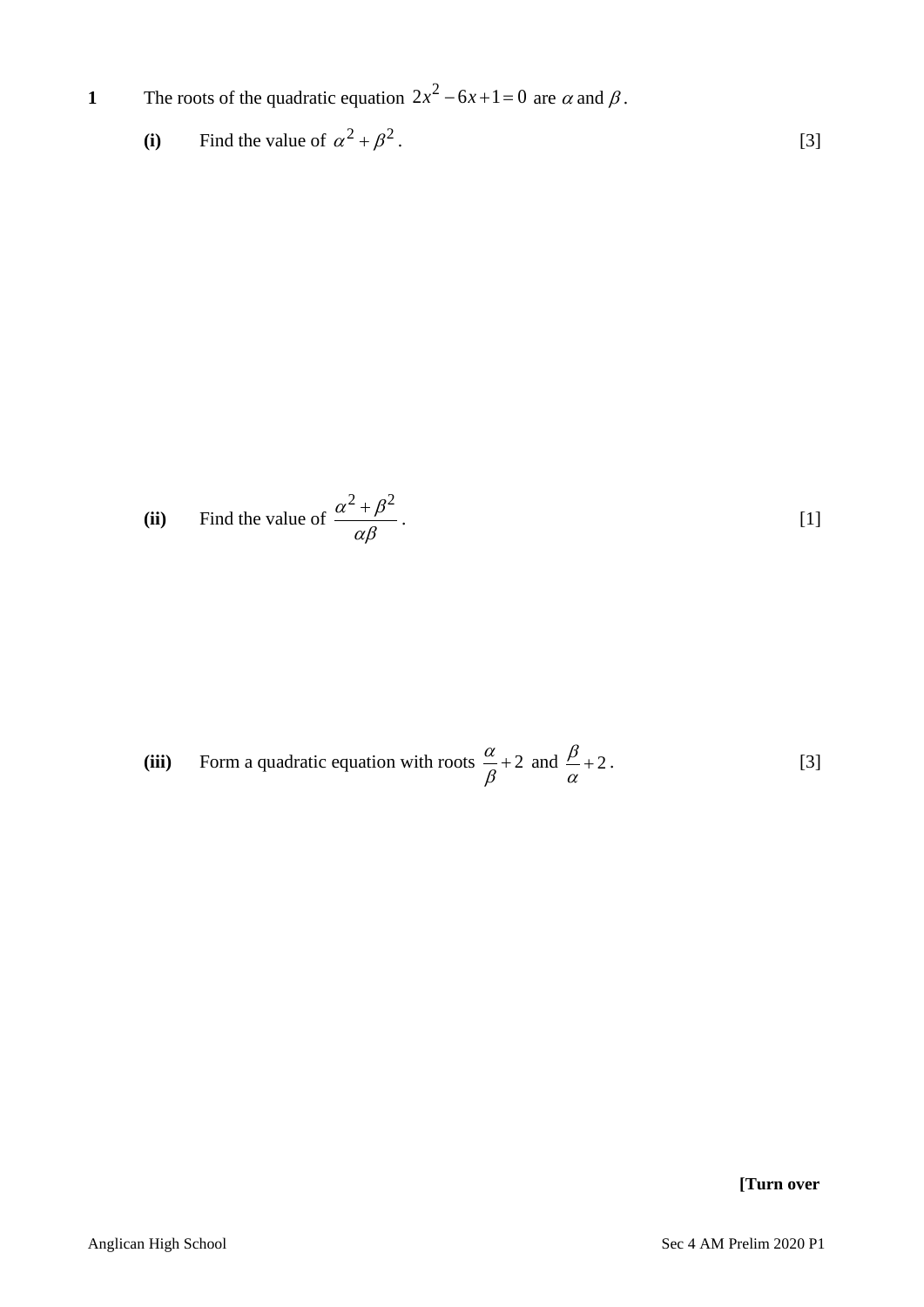- **2** The mass, *m* grams, of a radioactive substance, present at time *t* days after first being observed, is given by the formula  $m = 30 e^{-0.025t}$ .
	- **(i)** Find the mass remaining after 30 days. [2]

**(ii)** Find the number of days required for the mass to drop to half of its initial value. Give your answer correct to the nearest integer. [2]

**(iii)** State the value *m* approaches when *t* becomes large. [1]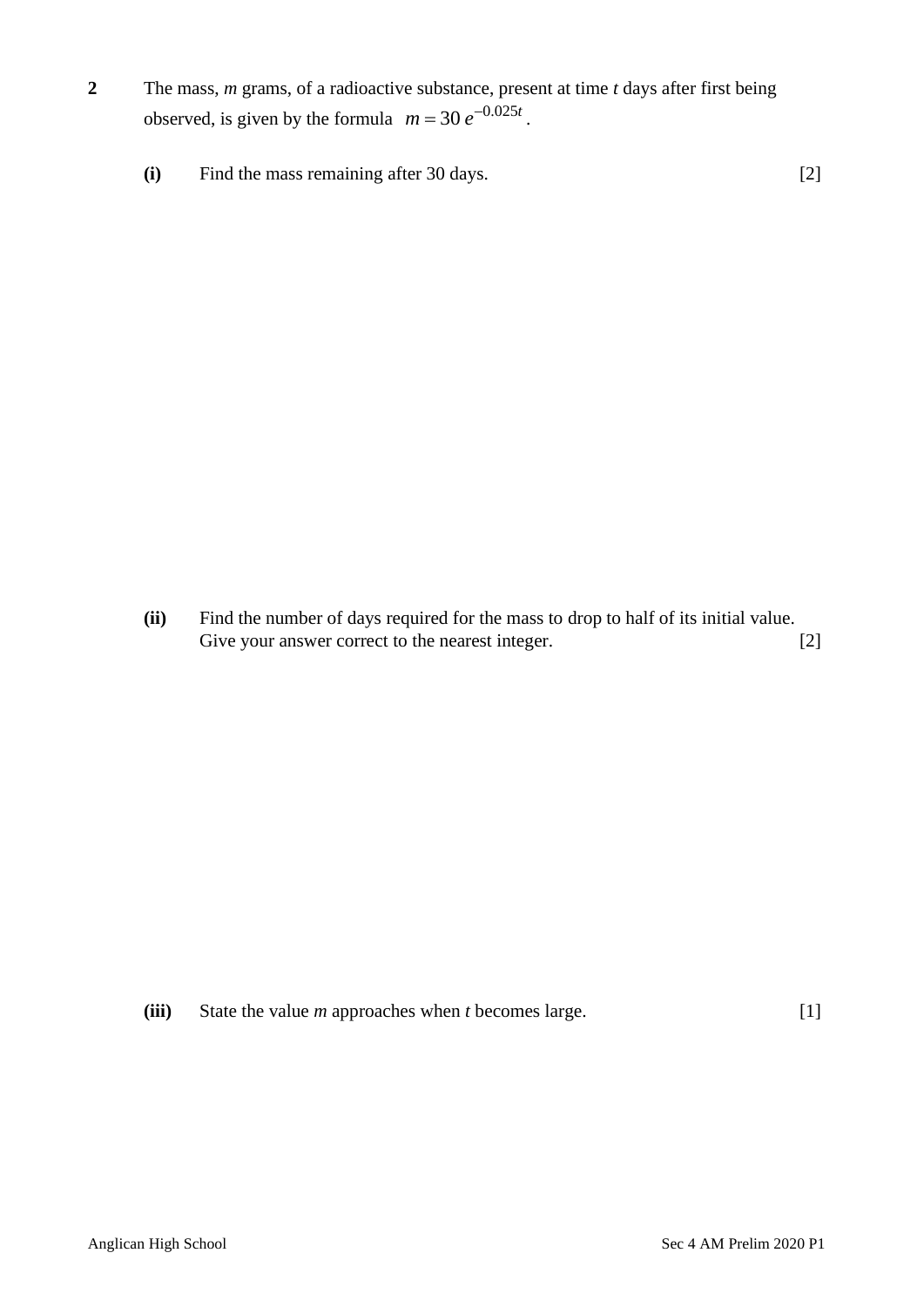Hence, find the value of the constant  $a$  for which the coefficient of  $x^2$  in the expansion of  $(a-x)(2-x)^7$  is 616. [3]

**(b)** In the expansion of  $\int x^2 dx$ 4 1 2 *n x x*  $\left(x^2 - \frac{1}{2x^4}\right)^n$  in descending powers of *x*, the sixth term is independent of  $x$ . Find the value of  $n$  and the term independent of  $x$ .  $[4]$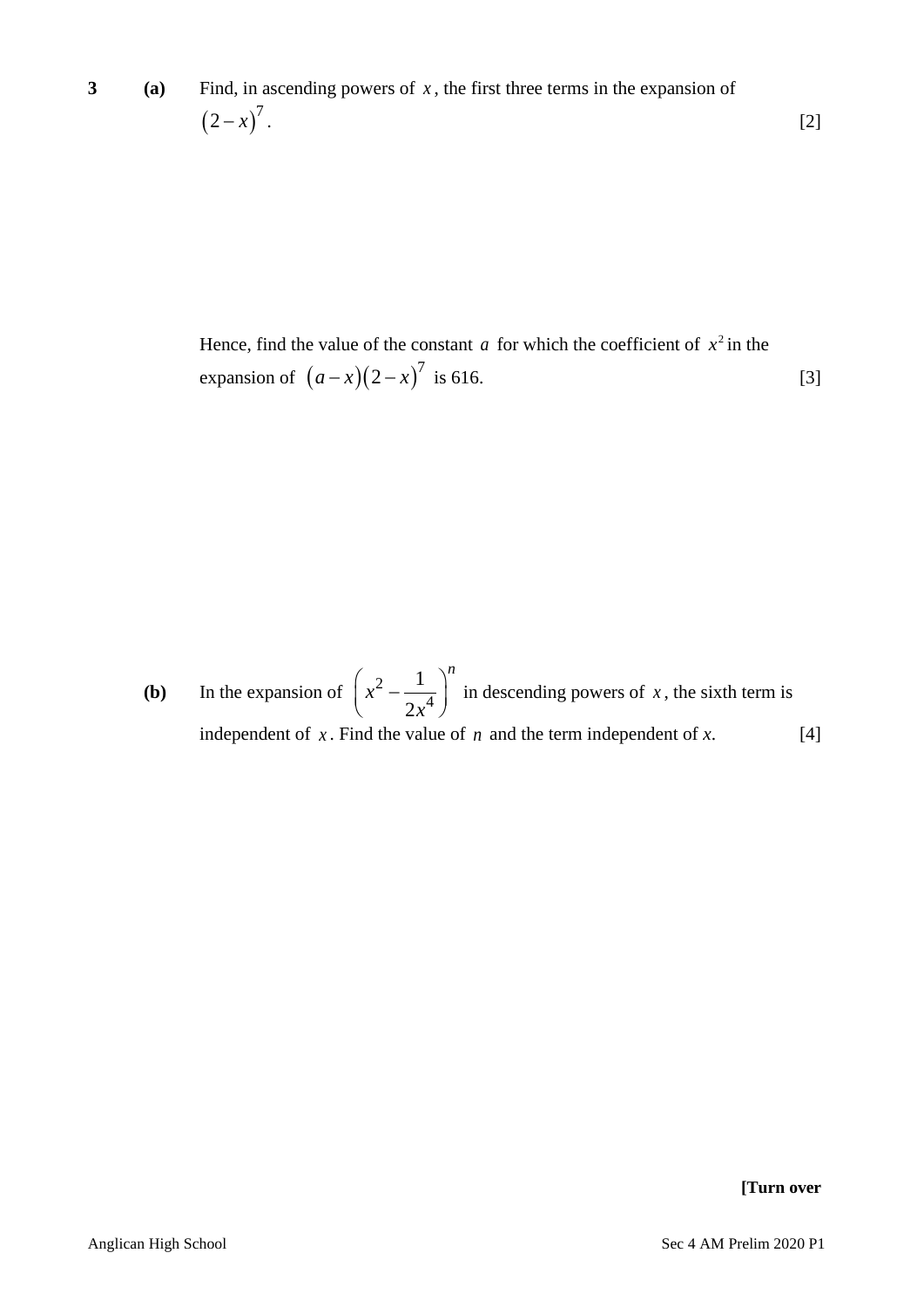# **4 Solutions to this question by accurate drawing will not be accepted.**



The diagram shows a parallelogram *ABCD* in which  $A(-2, 6)$ ,  $B(6, 8)$  and  $C(4, -1)$  are the coordinates of its vertices. Find the

**(i)** equation of *AD*, [2]

**(ii)** coordinates of *D*, [2]

**(iii)** equation of the perpendicular bisector of the line *AD*, [2]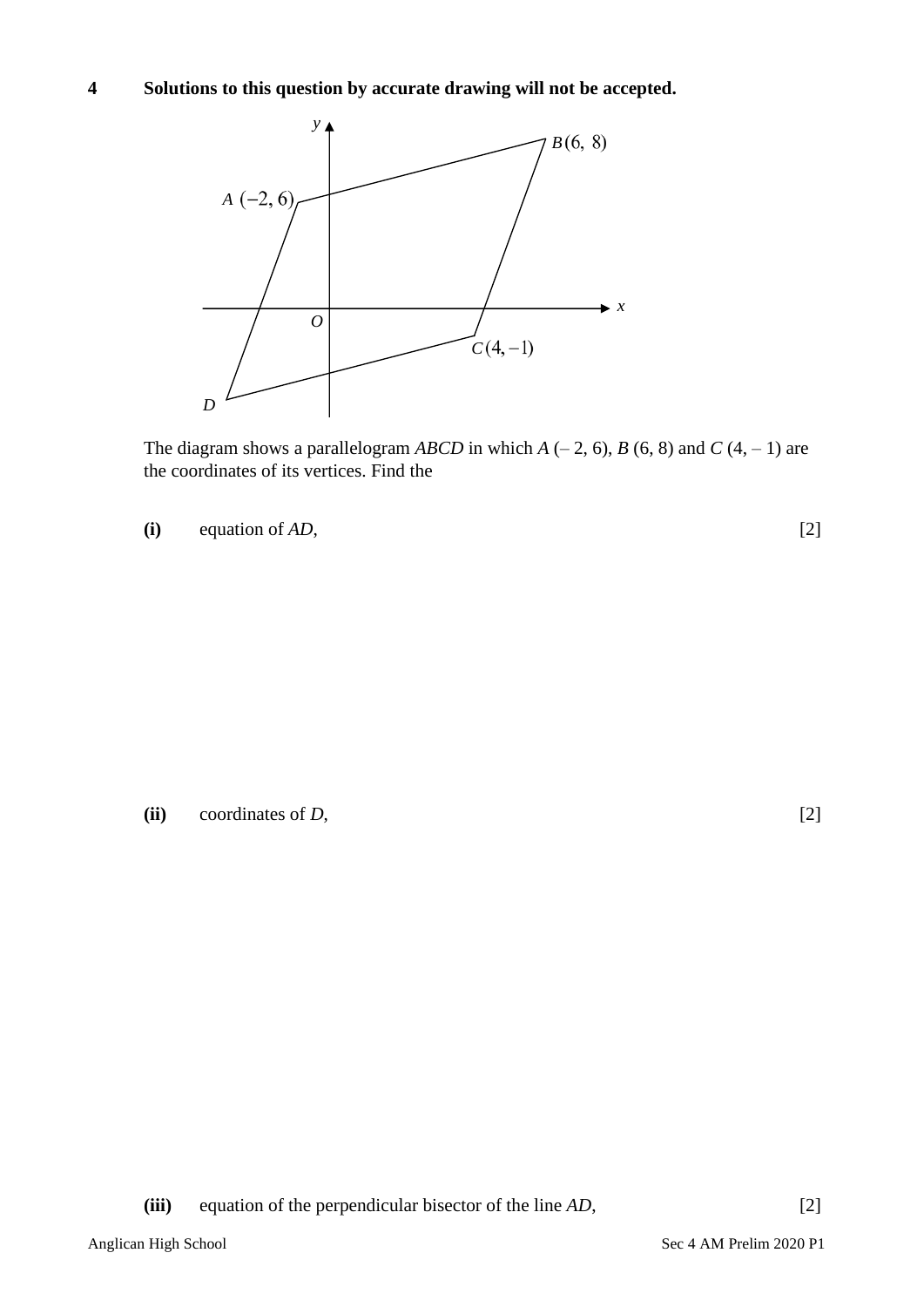**(iv)** area of the parallelogram *ABCD*, [2]

**(v)** acute angle the line *AB* makes with the *y*-axis. [2]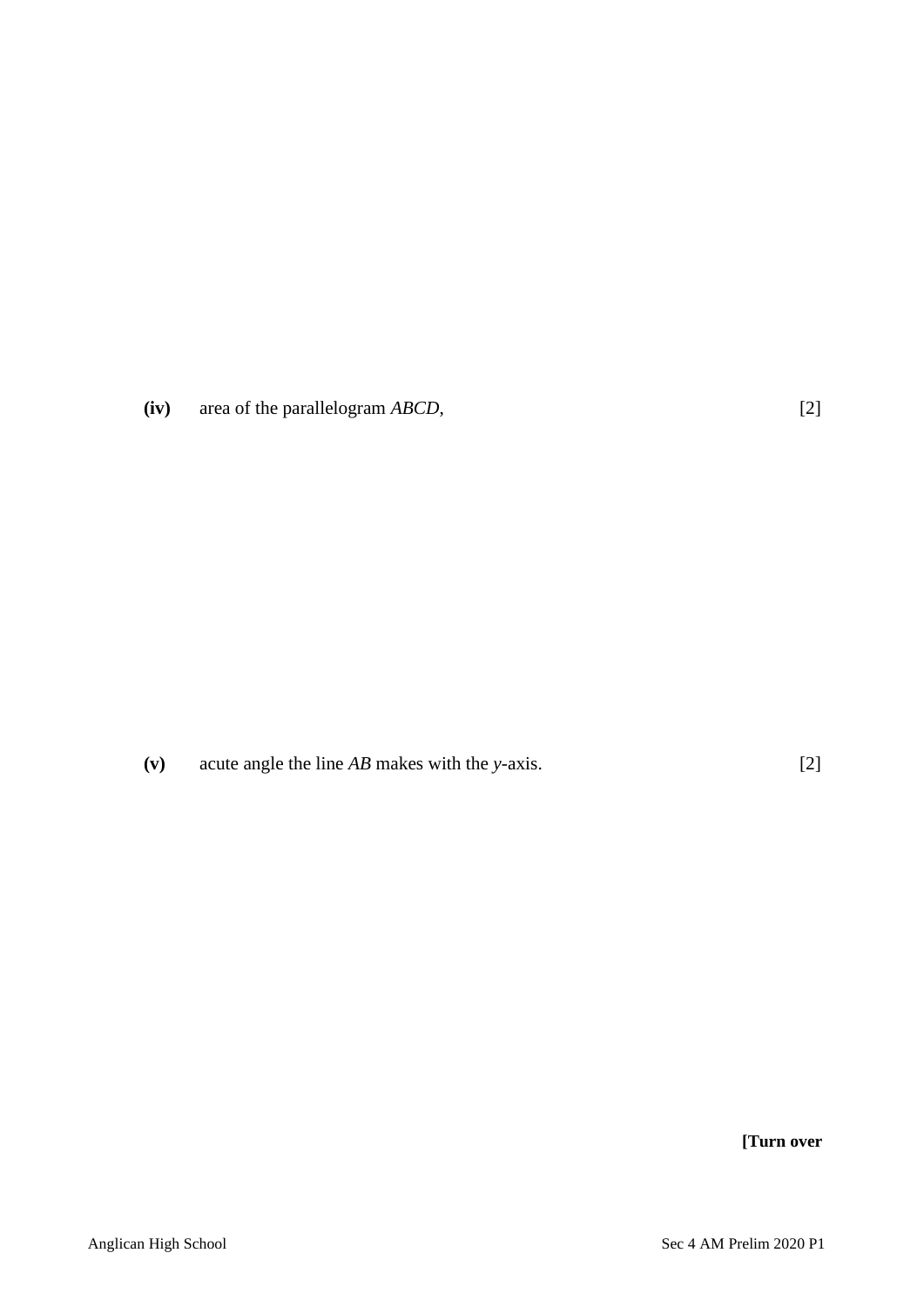5 (i) Show that 
$$
\frac{d}{dx}(\tan^3 5x) = 15\sec^4 5x - 15\sec^2 5x
$$
. [3]

**(ii)** Use your answers to part **(i)**, find  $\int \sec^4 5x \, dx$ .  $[4]$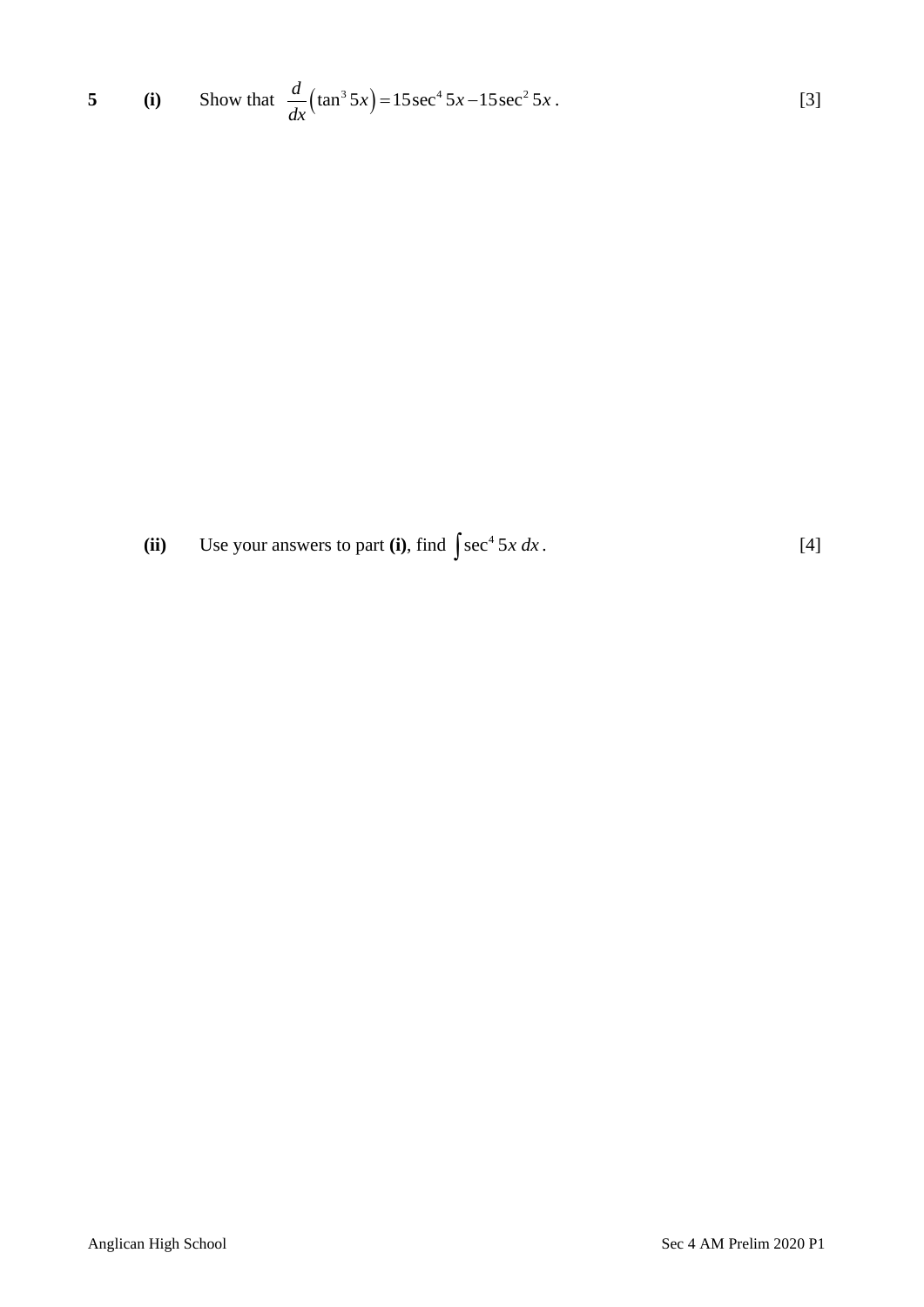6 (i) Given that 
$$
y = \frac{3x}{\sqrt{5-4x}}
$$
, express  $\frac{dy}{dx}$  in the form  $\frac{ax+b}{\sqrt{(5-4x)^n}}$  where *a*, *b* and *n* are real constants.

(ii) Hence find the equation of the normal to the curve  $y = \frac{3}{\sqrt{2}}$  $5 - 4$  $y = \frac{3x}{\sqrt{2}}$ *x* = − at the point on the curve where  $x = 1$ .  $x = 1.$  [2]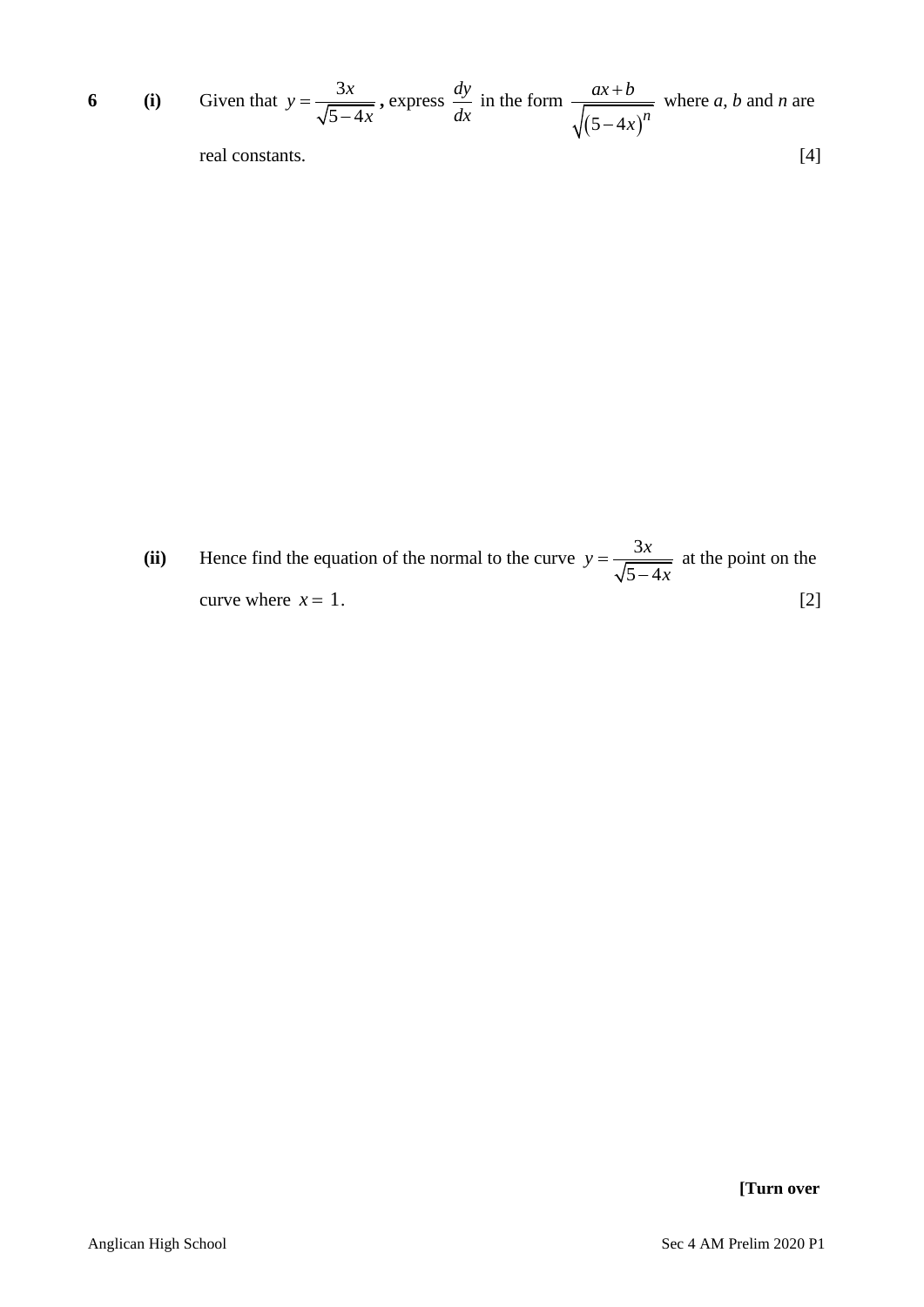7 (i) On the same diagram, sketch the graphs of 
$$
y = 16x^{\frac{5}{3}}
$$
 and  $y = \frac{9}{\sqrt[3]{x}}$  for  $x > 0$ . [3]

**(ii)** Find the *x* − coordinate of the intersection point of the two graphs. [2]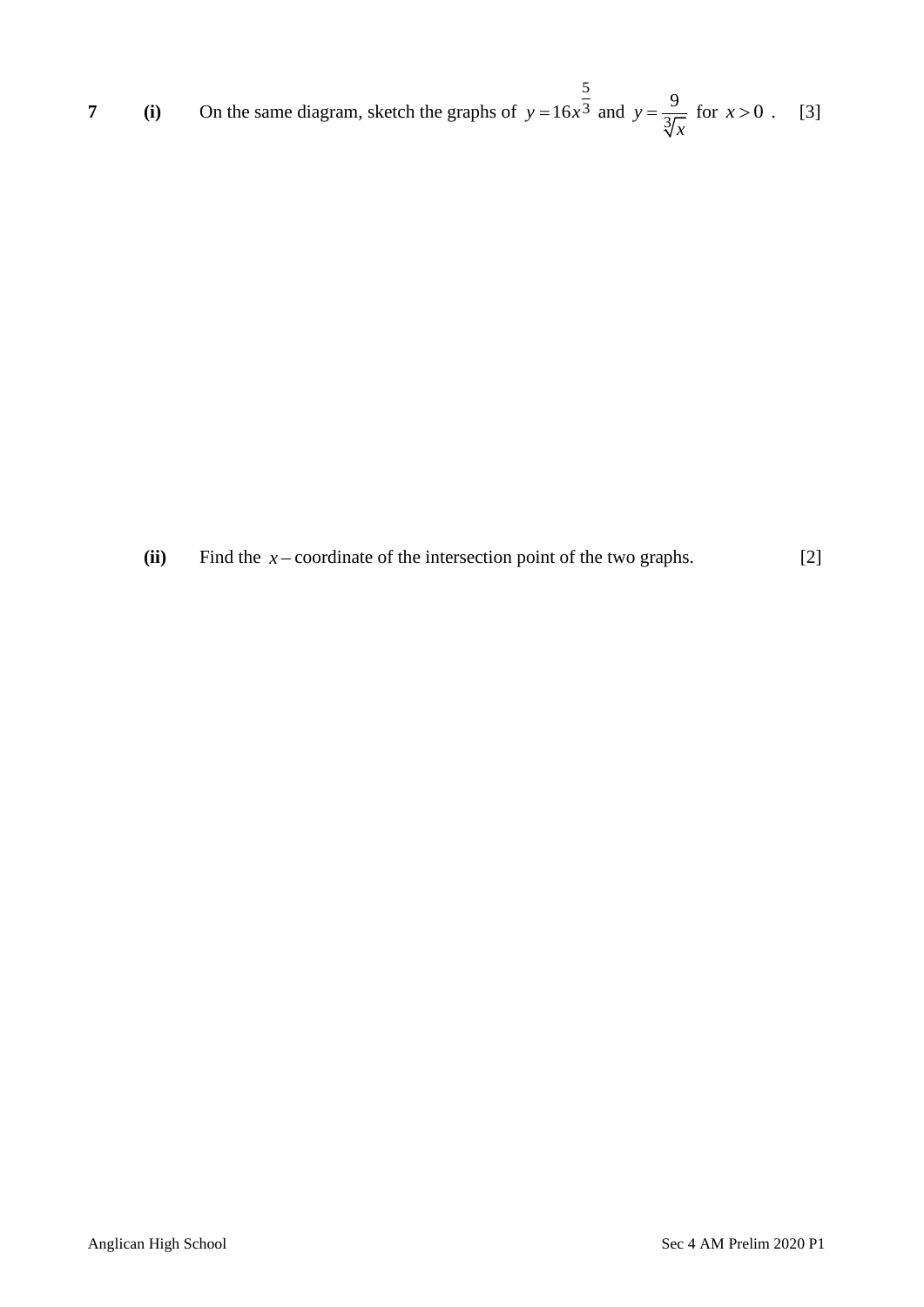**8** Given that  $y = \csc x \tan x$ ,

(i) show that 
$$
\frac{dy}{dx} = \sin x \sec^2 x
$$
, and [2]

(ii) determine where y is decreasing for  $0 \le x \le 2\pi$ . [2]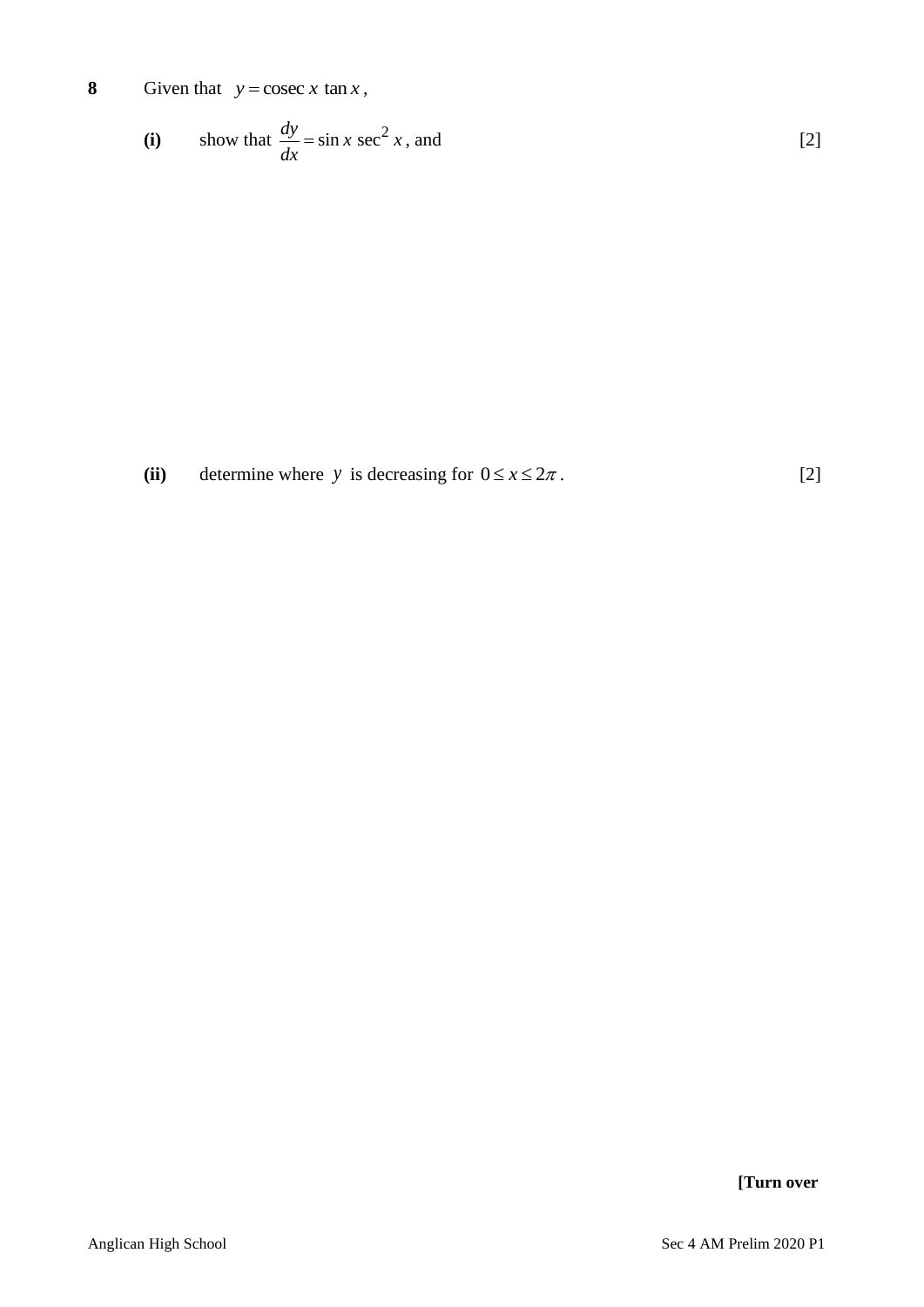**9** The diagram shows the curve  $y = \ln(x^2 \sqrt{3x+1})$  and three points  $P(2, 0)$ ,  $Q(x, y)$  and  $R(5, 0)$ . The point  $Q(x, y)$  lies on the curve.



(i) Show that the area, *A* units<sup>2</sup>, of the triangle *PQR* is given by

$$
A = 3\ln x + \frac{3}{4}\ln(3x+1).
$$
 [2]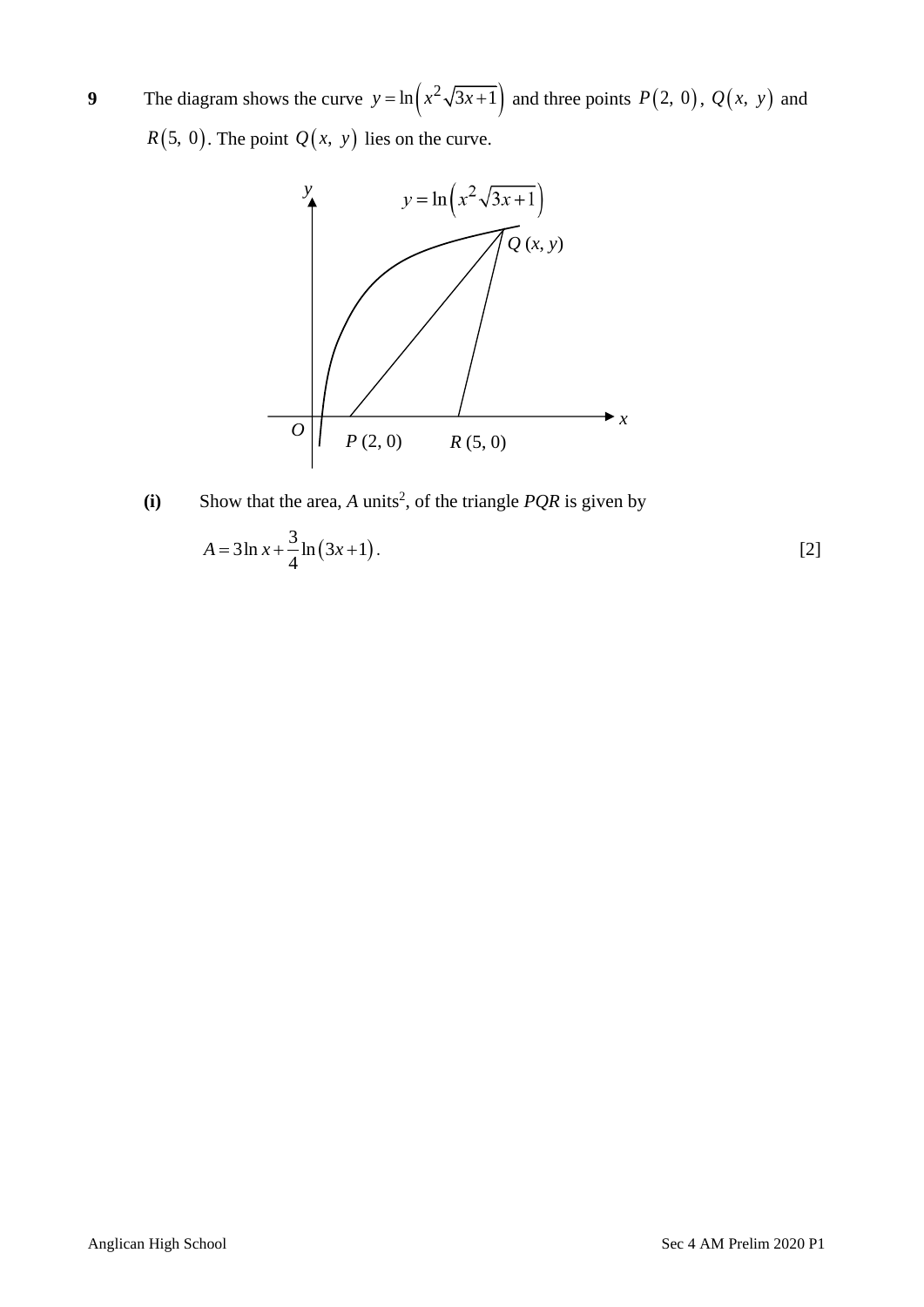**(ii)** Given that *x* is increasing at a rate of 0.2 units/s, find the rate at which the area, *A*, is changing at the instant when  $x = 15$  units. [3]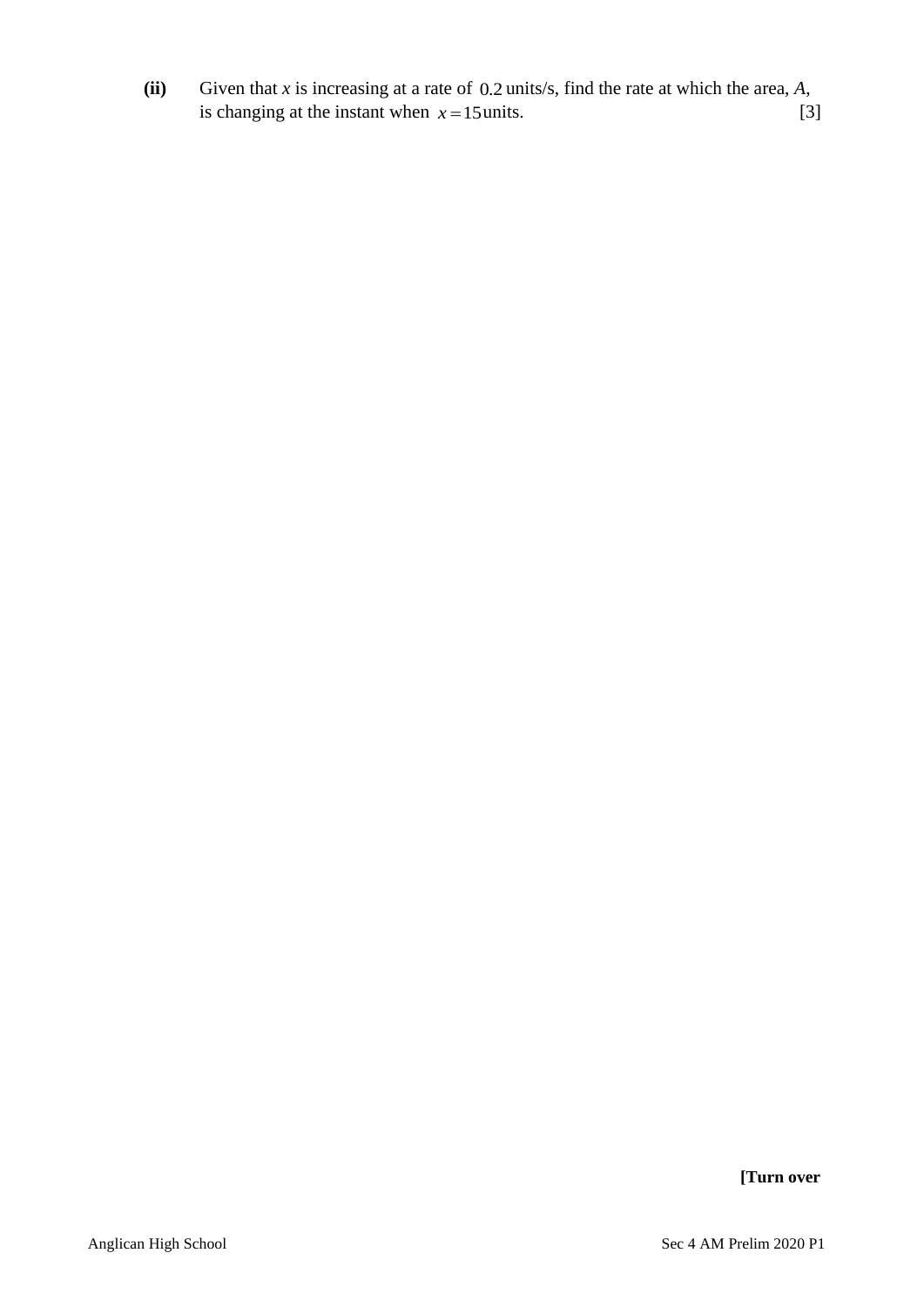

*EFGH* is a plot of land that comprises two smaller plots, triangle *EFG* and triangle *EGH*. *EF* and *EH* are perpendicular, angle  $FEG = \theta$ ,  $EH = 42$  m,  $EG = 55$  m and  $EF = 48$  m.

(i) Show that the area,  $A \text{ m}^2$ , of *EFGH* can be expressed as  $A = 1320\sin\theta + 1155\cos\theta$ . [2]

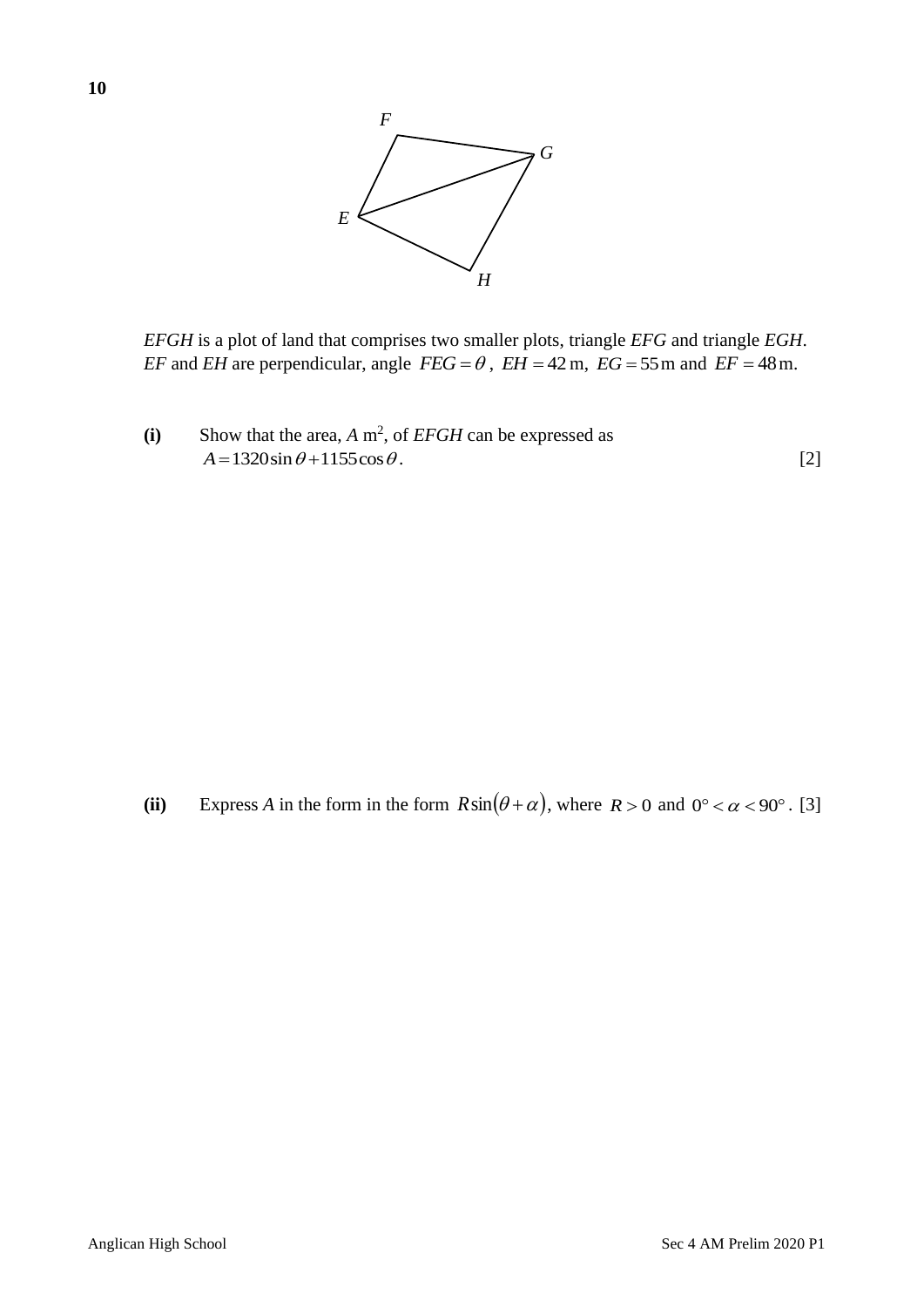(iii) Find the value of  $\theta$  if the area is 1231 m<sup>2</sup> .  $[2]$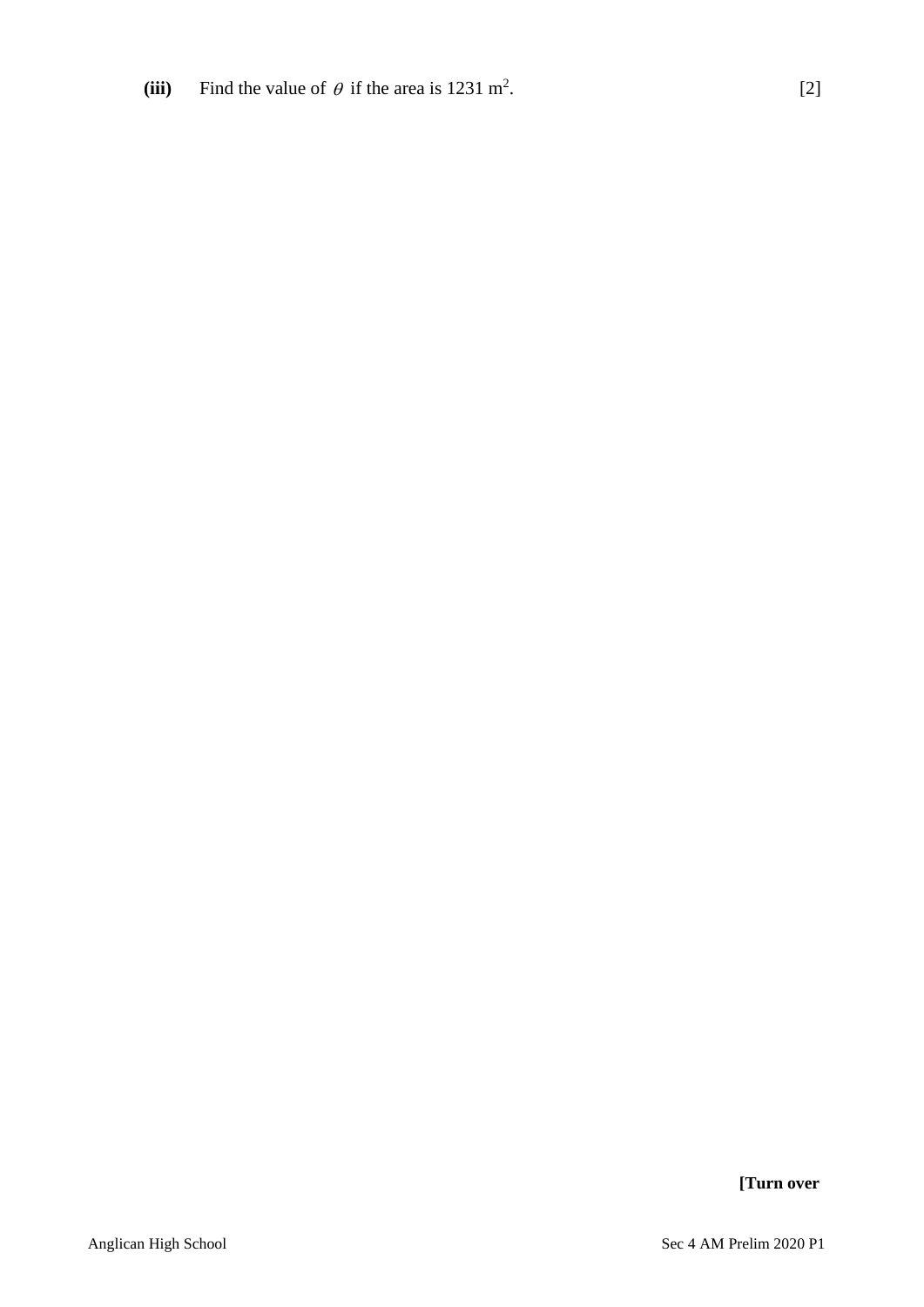**11 (a)** The variables *x* and *y* are related in such a way that when *x y* is plotted

> against  $\frac{1}{1}$ *x* , a straight line is obtained. The line passes through (2, 9) and (5, 3). Find an expression for *y* in terms of *x*. [4]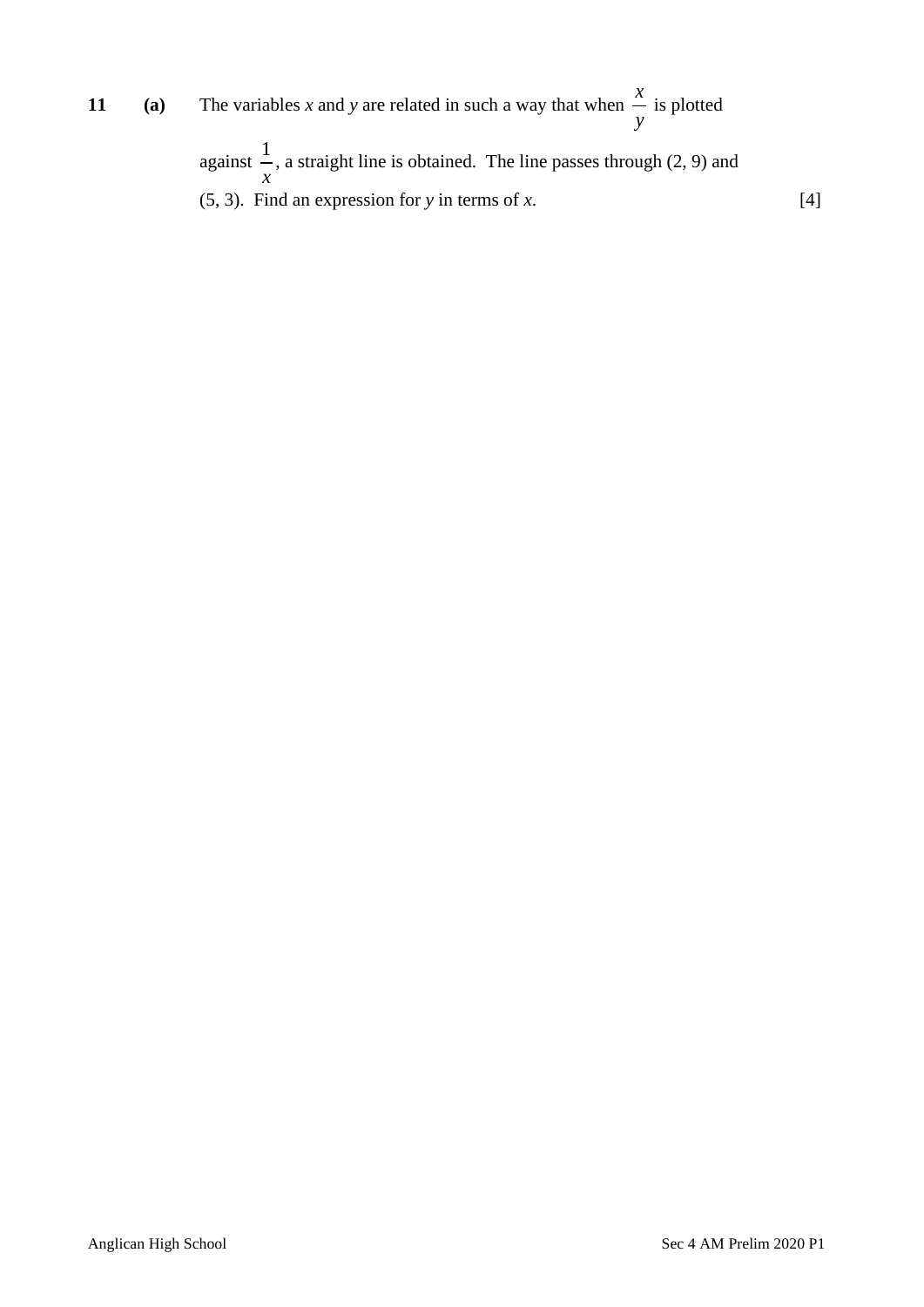**(b)** The table shows experimental values of two variables, *x* and *y*.

| <br>∼ |      |      |      |      |
|-------|------|------|------|------|
|       | 8.48 | 5.99 | 4.90 | 4.24 |

It is known that *x* and *y* are related by the equation  $x^n y = k$ , where *n* and *k* are constants. Draw a suitable straight line graph to represent the above data and use it to estimate the values of  $n$  and  $k$ . [6]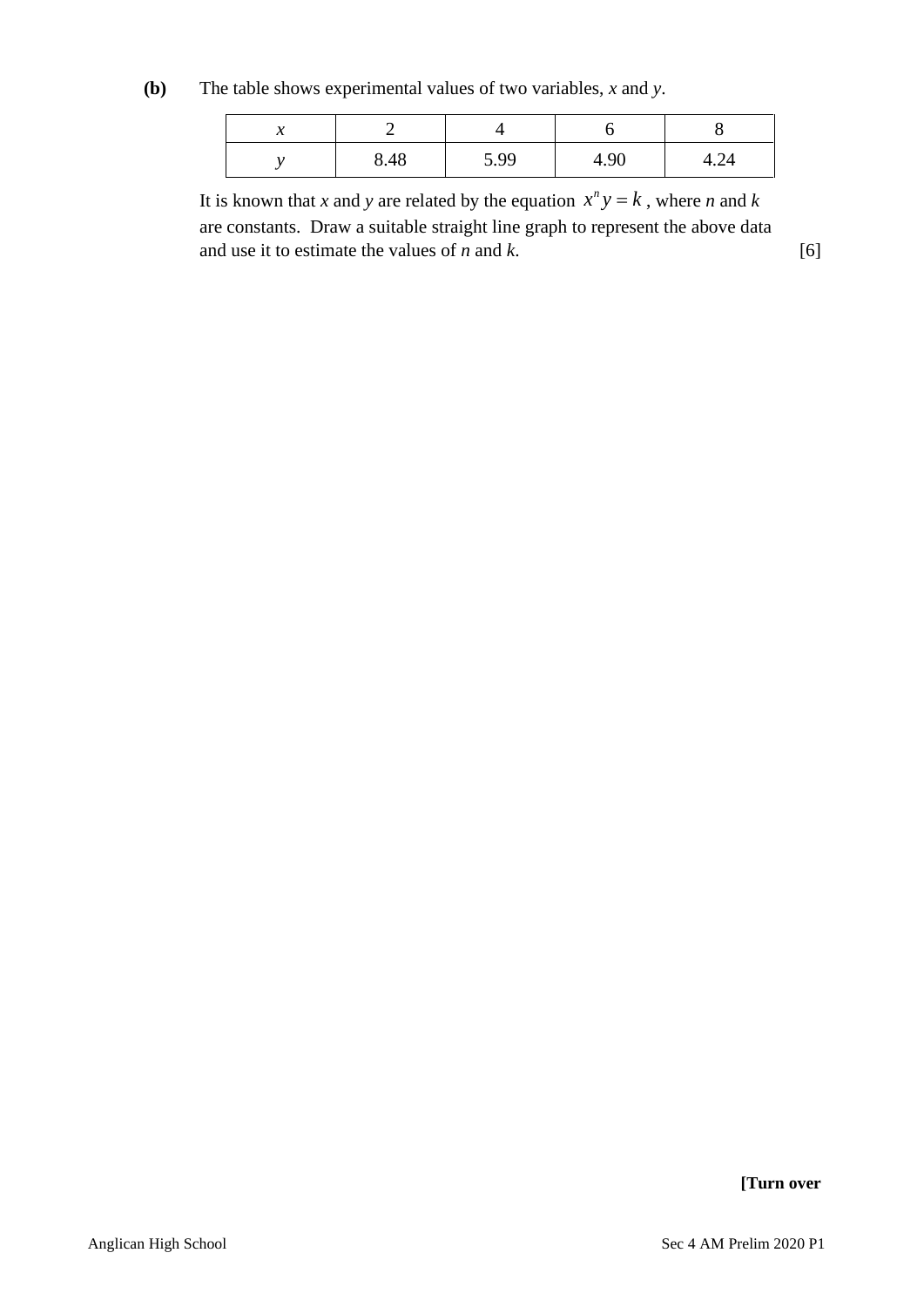12 Solve the equation  $3\csc^2 x \sin x = 5(\cos x + \sin x)$ 3cosec<sup>2</sup>x sin  $x = 5(\cos x + \sin x)$ , giving the principal values of x, in radians. [5]